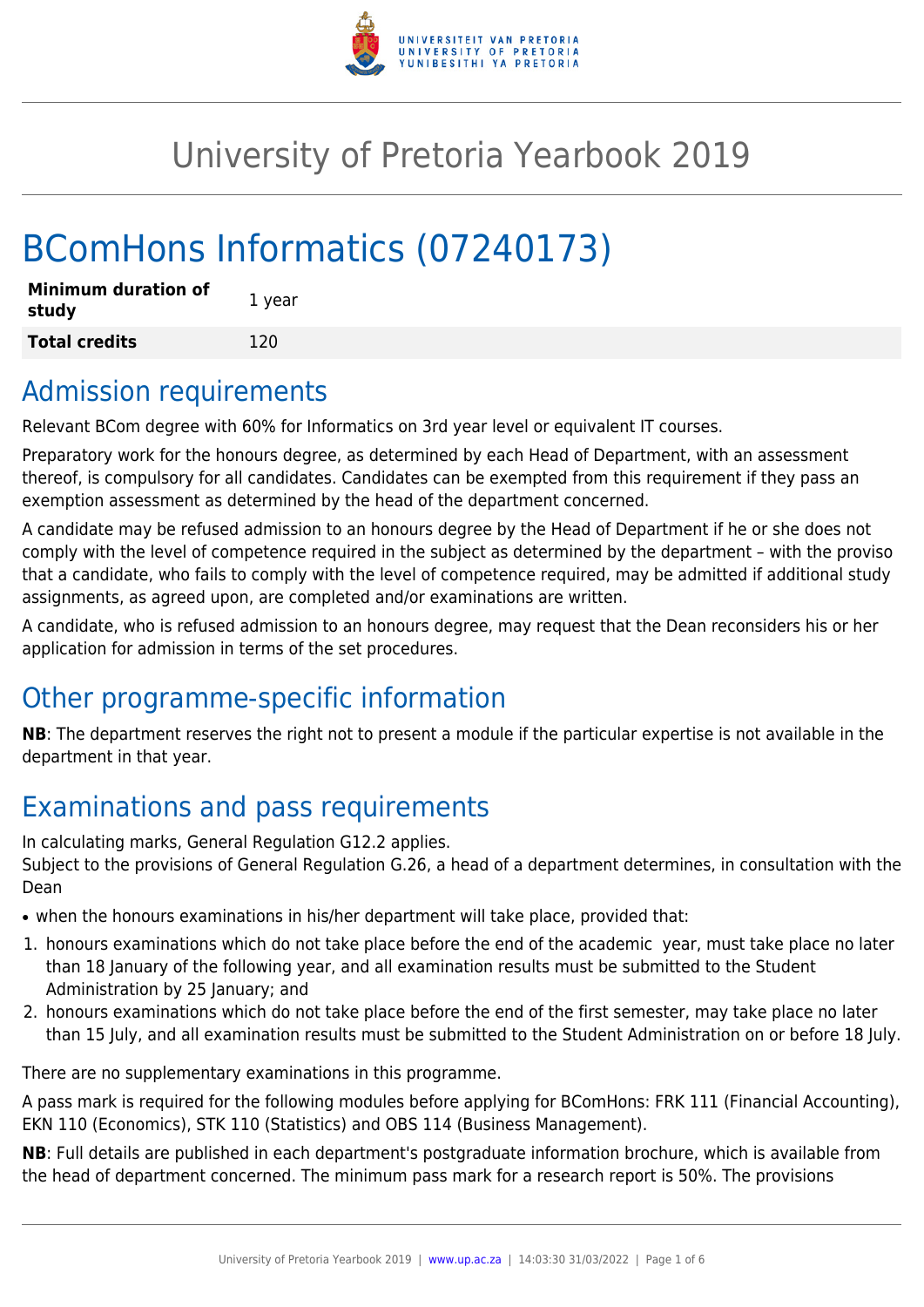

regarding pass requirements for dissertations contained in General Regulation G.12.2 apply mutatis mutandis to research reports.

Subject to the provisions of General Regulation G.12.2.1.3, the subminimum required in subdivisions of modules is published in the study guides, which is available from the head of department concerned.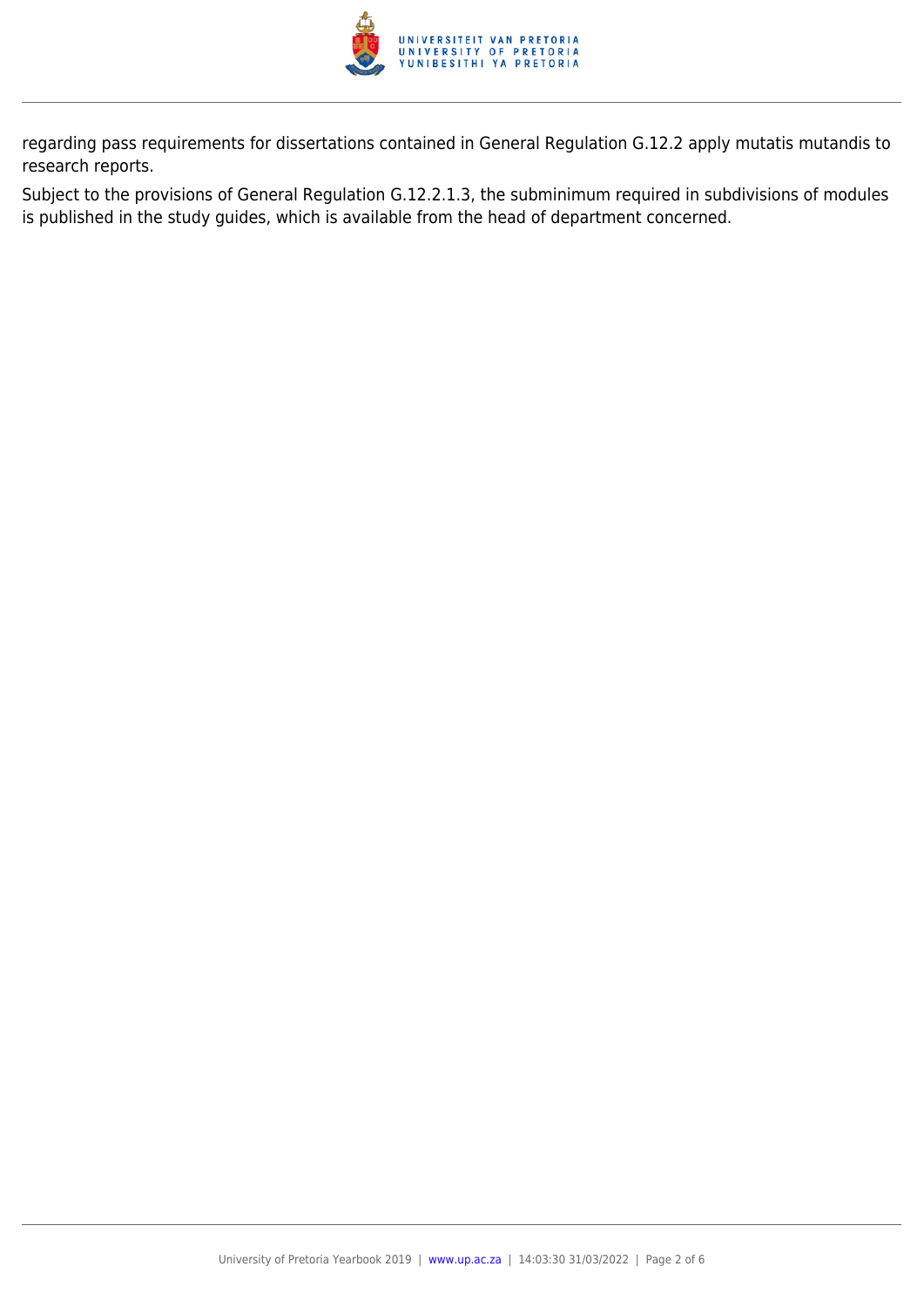

## Curriculum: Final year

**Minimum credits: 120**

### **Core modules**

#### **Research methodology 714 (INF 714)**

| <b>Module credits</b>         | 15.00                                           |  |
|-------------------------------|-------------------------------------------------|--|
| <b>Prerequisites</b>          | No prerequisites.                               |  |
| <b>Contact time</b>           | 1 web-based period per week, 1 lecture per week |  |
| <b>Language of tuition</b>    | Module is presented in English                  |  |
| <b>Department</b>             | Informatics                                     |  |
| <b>Period of presentation</b> | Semester 1 or Semester 2                        |  |

#### **Module content**

This compulsory module explains different approaches that can be used for research in Informatics and gives practical advice with respect to carrying out limited research projects. It also assists students in selecting suitable research topics and writing research proposals in preparation for the research paper, which they will write in INF 780.

#### **Research report 780 (INF 780)**

| <b>Module credits</b>         | 30.00                                                         |
|-------------------------------|---------------------------------------------------------------|
| <b>Prerequisites</b>          | <b>INF 714</b>                                                |
| <b>Contact time</b>           | 1 other contact session per week, 1 web-based period per week |
| <b>Language of tuition</b>    | Module is presented in English                                |
| <b>Department</b>             | <b>Informatics</b>                                            |
| <b>Period of presentation</b> | Semester 1 or Semester 2                                      |
| <b>Madula assistant</b>       |                                                               |

#### **Module content**

A research paper on a topic from the field of informatics.

### **Elective modules**

#### **Enterprise architecture 715 (INF 715)**

| <b>Module credits</b>         | 15.00                          |
|-------------------------------|--------------------------------|
| <b>Prerequisites</b>          | <b>INF 788</b>                 |
| <b>Contact time</b>           | 1 lecture per week             |
| <b>Language of tuition</b>    | Module is presented in English |
| <b>Department</b>             | <b>Informatics</b>             |
| <b>Period of presentation</b> | Semester 1 or Semester 2       |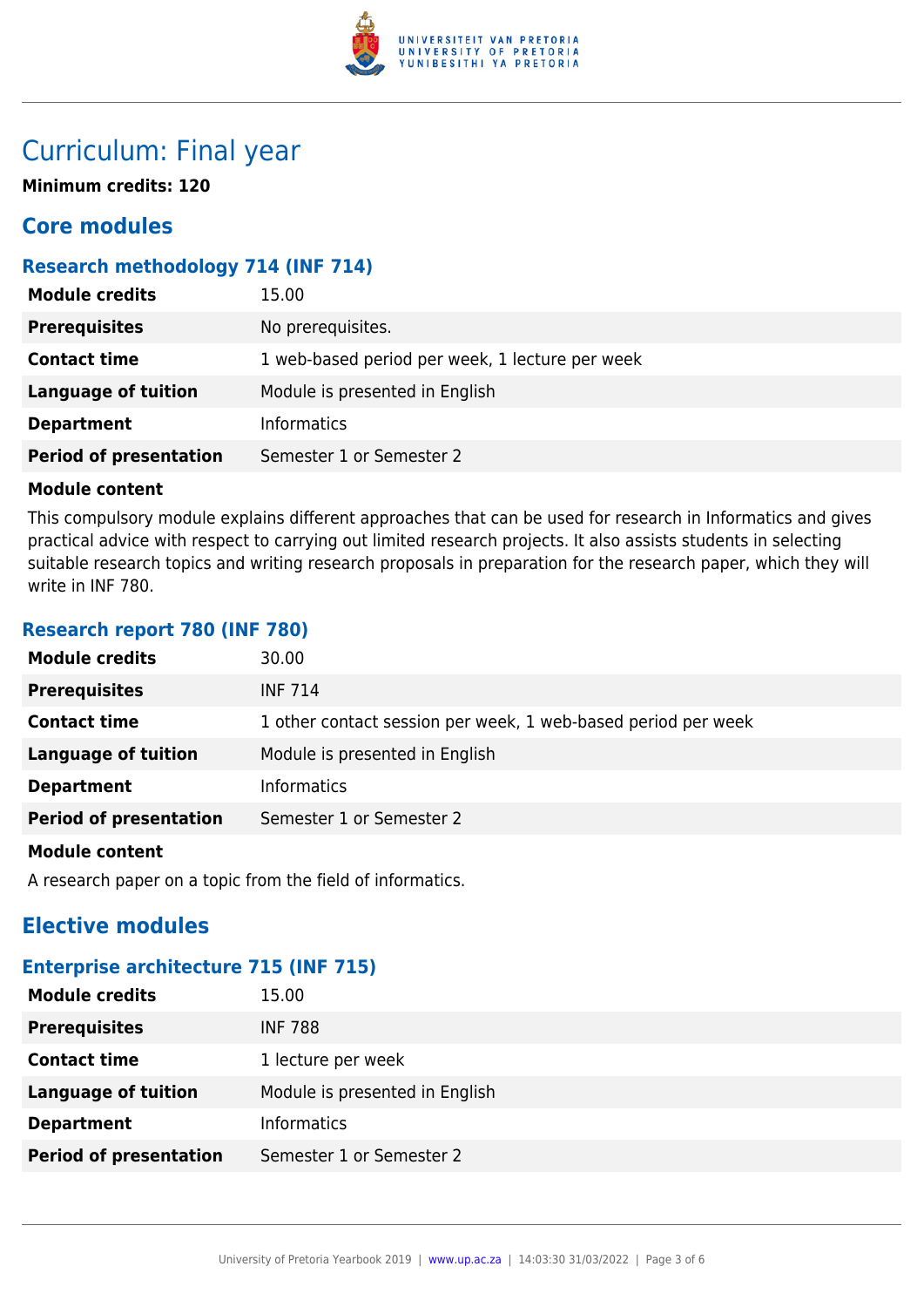

#### **Module content**

Enterprise Architecture (EA) involves comprehensive business frameworks that capture the complexity of modern organisations, providing a blue-print for co-ordinating and integrating all components of an organisation. The module will illustrate all the aspects of EA, discuss the need for EA as well as various frameworks, methods and techniques of EA.

#### **Capita selecta 716 (INF 716)**

| <b>Module credits</b>         | 15.00                          |
|-------------------------------|--------------------------------|
| <b>Prerequisites</b>          | No prerequisites.              |
| <b>Contact time</b>           | 1 lecture per week             |
| <b>Language of tuition</b>    | Module is presented in English |
| <b>Department</b>             | <b>Informatics</b>             |
| <b>Period of presentation</b> | Semester 1 or Semester 2       |
|                               |                                |

#### **Module content**

This module will be used to present special, relevant topics within the expertise of the department.

#### **Electronic commerce 782 (INF 782)**

| <b>Module credits</b>         | 15.00                          |
|-------------------------------|--------------------------------|
| <b>Prerequisites</b>          | No prerequisites.              |
| <b>Contact time</b>           | 1 lecture per week             |
| <b>Language of tuition</b>    | Module is presented in English |
| <b>Department</b>             | <b>Informatics</b>             |
| <b>Period of presentation</b> | Semester 1 or Semester 2       |

#### **Module content**

The analysis of the management, innovation and information systems aspects of the use of e-business technology and strategies

#### **Advanced database systems 785 (INF 785)**

| <b>Module credits</b>         | 15.00                                                                                |  |
|-------------------------------|--------------------------------------------------------------------------------------|--|
| <b>Prerequisites</b>          | No prerequisites.                                                                    |  |
| <b>Contact time</b>           | 1 web-based period per week, 1 other contact session per week, 1 lecture per<br>week |  |
| <b>Language of tuition</b>    | Module is presented in English                                                       |  |
| <b>Department</b>             | <b>Informatics</b>                                                                   |  |
| <b>Period of presentation</b> | Semester 1 or Semester 2                                                             |  |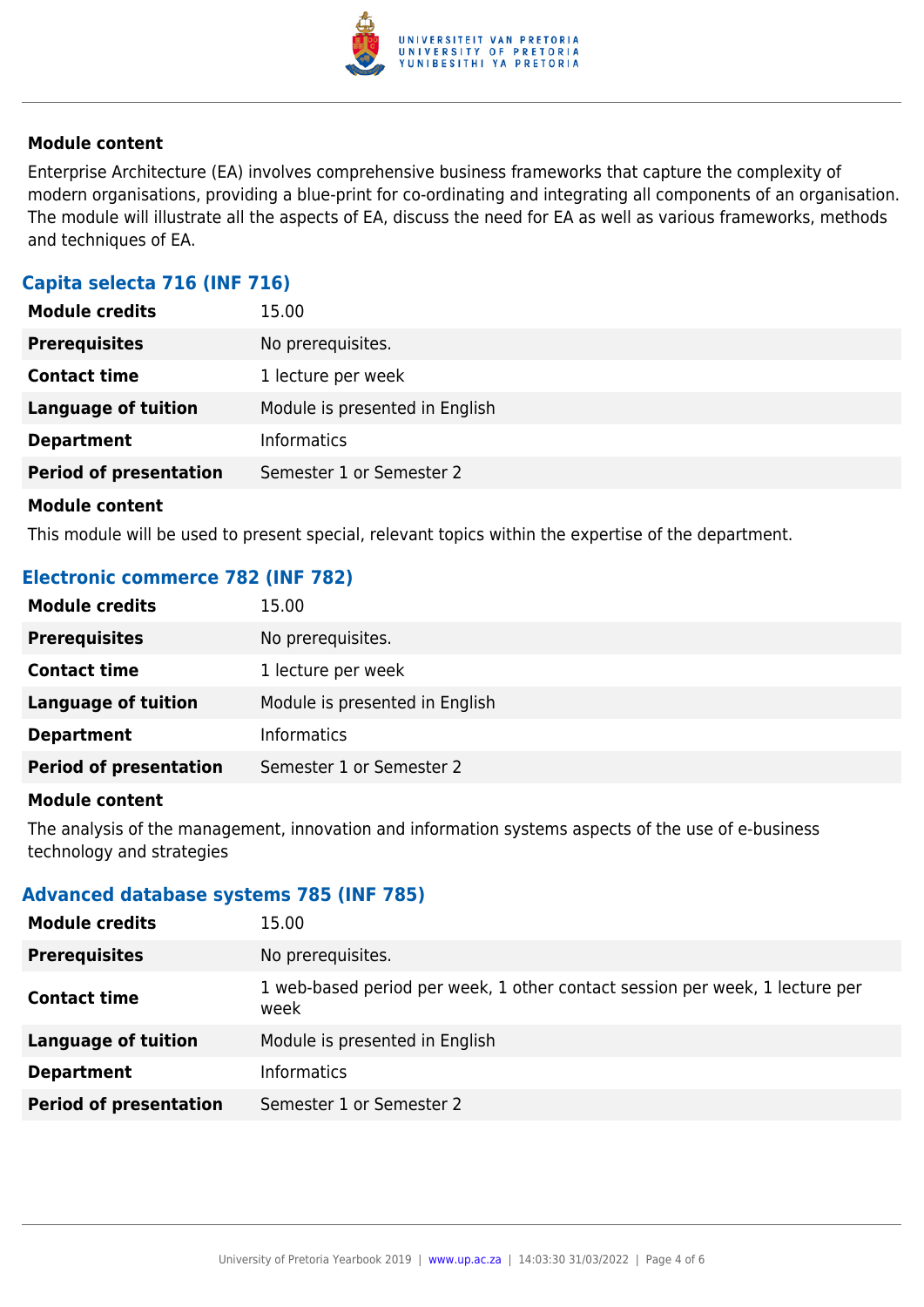

#### **Module content**

- Advanced database design
- Advanced database management
- Database architectures and languages
- Data warehousing and data marts
- Current trends

#### **Managing projects and end-users 787 (INF 787)**

| <b>Module credits</b>         | 15.00                                           |  |
|-------------------------------|-------------------------------------------------|--|
| <b>Prerequisites</b>          | No prerequisites.                               |  |
| <b>Contact time</b>           | 1 web-based period per week, 1 lecture per week |  |
| Language of tuition           | Module is presented in English                  |  |
| <b>Department</b>             | Informatics                                     |  |
| <b>Period of presentation</b> | Semester 1 or Semester 2                        |  |

#### **Module content**

Main emphasis will be on IS project management using a case study to get practical experience in project management.

#### **Information systems development 788 (INF 788)**

| <b>Module credits</b>         | 15.00                                           |  |
|-------------------------------|-------------------------------------------------|--|
| <b>Prerequisites</b>          | No prerequisites.                               |  |
| <b>Contact time</b>           | 1 web-based period per week, 1 lecture per week |  |
| Language of tuition           | Module is presented in English                  |  |
| <b>Department</b>             | <b>Informatics</b>                              |  |
| <b>Period of presentation</b> | Semester 1 or Semester 2                        |  |

#### **Module content**

Study and evaluation of different systems development methodologies.

#### **Capita selecta 790 (INF 790)**

| <b>Module credits</b>         | 15.00                                           |  |
|-------------------------------|-------------------------------------------------|--|
| <b>Prerequisites</b>          | No prerequisites.                               |  |
| <b>Contact time</b>           | 1 web-based period per week, 1 lecture per week |  |
| <b>Language of tuition</b>    | Module is presented in English                  |  |
| <b>Department</b>             | <b>Informatics</b>                              |  |
| <b>Period of presentation</b> | Semester 1 or Semester 2                        |  |

#### **Module content**

This module will be used to present special, relevant topics within the expertise of the department.